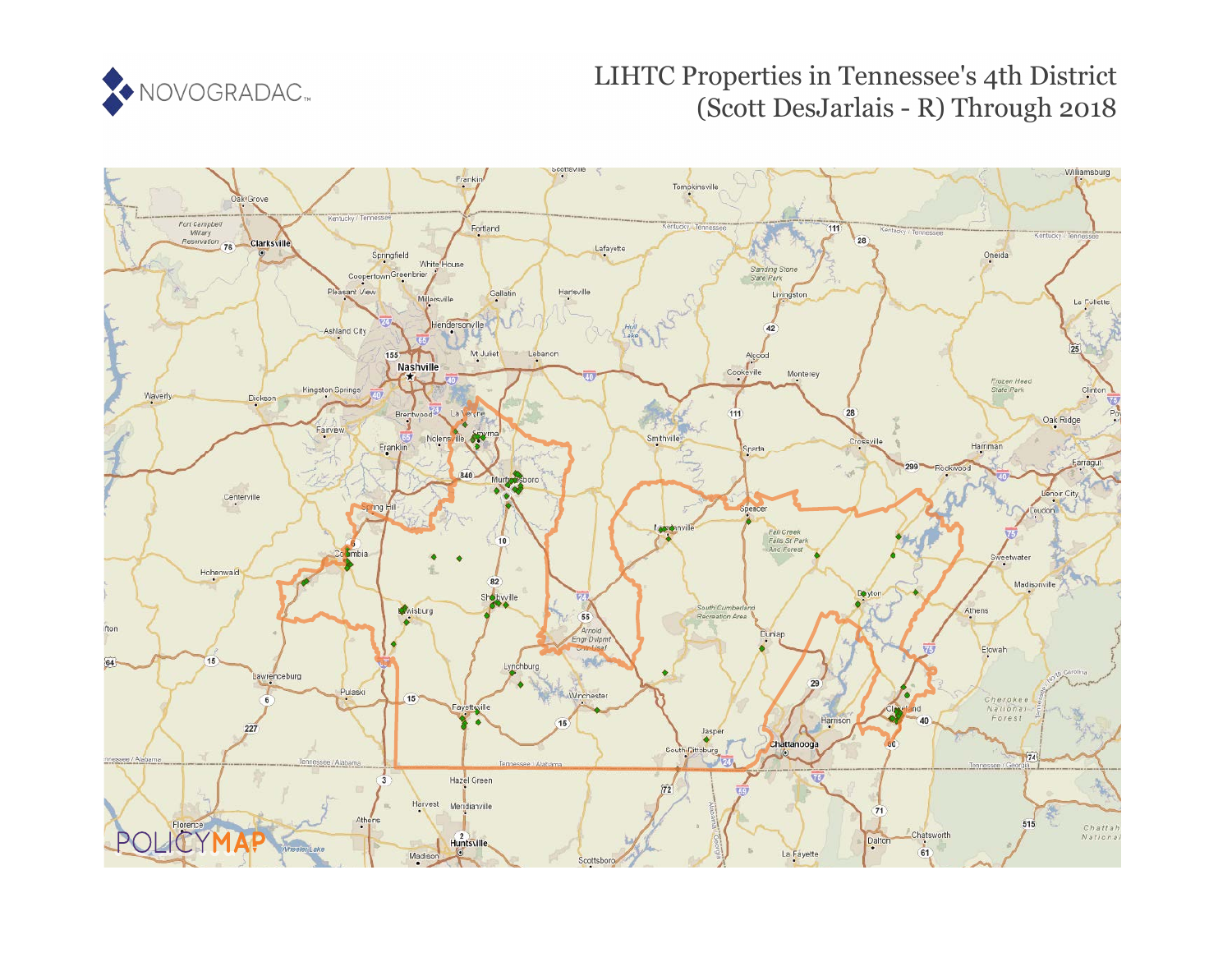| <b>Project Name</b>                                                   | <b>Address</b>                                                                      | <b>City</b>                    | <b>State</b> | <b>Zip Code</b> | Nonprofit<br><b>Sponsor</b> | <b>Allocation</b><br>Year | <b>Annual</b><br><b>Allocated</b><br><b>Amount</b> | <b>Year Placed<br/>in Service</b> | <b>Construction Type</b>       | <b>Total</b><br><b>Units</b> | Low<br><b>Income</b><br><b>Units</b> | <b>Rent or</b><br><b>Income</b><br><b>Ceiling</b> | <b>Credit</b><br>Percentage                 | Tax-<br><b>Exempt</b><br><b>Bond</b> | <b>HUD Multi-Family</b><br><b>Financing/Rental</b><br><b>Assistance</b> |
|-----------------------------------------------------------------------|-------------------------------------------------------------------------------------|--------------------------------|--------------|-----------------|-----------------------------|---------------------------|----------------------------------------------------|-----------------------------------|--------------------------------|------------------------------|--------------------------------------|---------------------------------------------------|---------------------------------------------|--------------------------------------|-------------------------------------------------------------------------|
| BRADLEY PLACE APTS 435 KILE LN SW CLEVELAND                           |                                                                                     |                                | TN           | 37311           | No                          | 1997                      | \$495,393                                          | 1999                              | <b>New Construction</b>        | 80                           | 80                                   | 60% AMGI                                          | <b>Both 30%</b><br>and 70%<br>present value | No                                   | $\rm No$                                                                |
| PARK TRAIL APTS                                                       | 1601 GREEN LN SHELBYVILLE                                                           |                                | TN           | 37160           | Yes                         | 2000                      | \$500,000                                          | 2002                              | <b>New Construction</b>        | 108                          | 108                                  | 60% AMGI                                          | <b>Both 30%</b><br>and 70%<br>present value | No                                   | No                                                                      |
| <b>SADDLEWOOD APTS</b>                                                | 951W<br><b>ELLINGTON</b><br><b>PKWY</b>                                             | LEWISBURG                      | <b>TN</b>    | 37091           | No                          | 2000                      | \$500,000                                          | 2002                              | <b>New Construction</b>        | 58                           | 58                                   | 60% AMGI                                          | $70\,\%$ present $\,$ No value              |                                      | $\rm No$                                                                |
| <b>EMERALD POINTE</b><br>APTS                                         | 134 EMERALD<br>POINTE LN                                                            | <b>DAYTON</b>                  | TN           | 37321           | No                          | 2001                      | \$330,721                                          | 2003                              | <b>New Construction</b>        | 55                           | 64                                   | 60% AMGI                                          | $70$ % present $\,$ No value                |                                      | No                                                                      |
| VALLEY VIEW GARDEN 10 GARDEN CT<br><b>APTS</b>                        | <b>LOOP</b>                                                                         | <b>DUNLAP</b>                  | <b>TN</b>    | 37327           | No                          | 2001                      | \$299,145                                          | 2004                              | <b>New Construction</b>        | 64                           | 64                                   | 60% AMGI                                          | <b>Both 30%</b><br>and 70%<br>present value | No                                   | No                                                                      |
| <b>EASTSIDE</b><br><b>MULTIFAMILY &amp;</b><br><b>ELDERLY HOUSING</b> | 117 GLOSSON ST SHELBYVILLE                                                          |                                | TN           | 37160           | Yes                         | 2001                      | \$264,000                                          | 2004                              | Acquisition and Rehab 44       |                              | 44                                   | 60% AMGI                                          | $70\,\%$ present $\,$ No value              |                                      | No                                                                      |
| <b>RIVER HIGHLANDS</b><br><b>APTS</b>                                 | 1508 TOM J<br><b>HITCH PKWY</b>                                                     | COLUMBIA                       | <b>TN</b>    | 38401           | No                          | 2003                      | \$459,635                                          | 2005                              | <b>New Construction</b>        | 72                           | 72                                   | $60\%$ AMGI                                       | $70\,\%$ present $\,$ No value              |                                      | No                                                                      |
| MONTEAGLE GREENE 48 MADISON<br>APTS                                   | AVE                                                                                 | <b>MONTEAGLE</b>               | TN           | 37356           | No                          | 2003                      | \$463,374                                          | 2005                              | <b>New Construction</b>        | 72                           | 72                                   | 60% AMGI                                          | 70 % present $\hbox{~No}$<br>value          |                                      | No                                                                      |
| <b>CEDAR GLADES APTS</b>                                              | $\begin{tabular}{ll} \bf CEDAR\ GLADE &\bf SHELBYVILLE \end{tabular}$<br><b>CIR</b> |                                | TN           |                 |                             | 2013                      | $\$0$                                              | Insufficient<br>Data              | Not Indicated                  | 64                           | $\boldsymbol{0}$                     |                                                   | Not<br>Indicated                            |                                      |                                                                         |
| <b>MAPLE GROVE APTS</b>                                               | 1230 S<br><b>ELLINGTON</b><br><b>PKWY</b>                                           | LEWISBURG                      | TN           | 37091           |                             | 2013                      | $\$0$                                              | Insufficient<br>Data              | Not Indicated                  | 90                           | $\bf{0}$                             |                                                   | Not<br>Indicated                            |                                      |                                                                         |
| MT PLEASANT<br><b>VILLAGE APTS</b>                                    | 821 N MAIN ST MT PLEASANT                                                           |                                | <b>TN</b>    | 38474           |                             | 2013                      | \$0                                                | Insufficient<br>Data              | Not Indicated                  | $32\,$                       | $\boldsymbol{0}$                     |                                                   | Not<br>Indicated                            |                                      |                                                                         |
| THE POINTE AT EDALE BRADYVILLE                                        | 2009<br>PIKE                                                                        | MURFREESBORO TN                |              | 37130           |                             | 2011                      | $\$0$                                              | Insufficient<br>Data              | Not Indicated                  | 60                           | $\bf{0}$                             |                                                   | Not<br>Indicated                            |                                      |                                                                         |
| <b>411 FORREST ST</b>                                                 |                                                                                     | 411 FORREST ST MURFREESBORO TN |              | 37130           | No                          | 1987                      | \$0                                                | 1987                              | <b>Acquisition and Rehab 1</b> |                              | $\mathbf{1}$                         |                                                   | 70 % present $\,$ No $\,$<br>value          |                                      |                                                                         |
| <b>419 FORREST ST</b>                                                 |                                                                                     | 419 FORREST ST MURFREESBORO TN |              | 37130           | No                          | 1987                      | \$0                                                | 1987                              | <b>Acquisition and Rehab</b> 1 |                              | $\mathbf{1}$                         |                                                   | <b>Both 30%</b><br>and 70%<br>present value | No                                   |                                                                         |
| <b>711 LEE ST</b>                                                     | <b>711 LEE ST</b>                                                                   | MURFREESBORO TN                |              | 37130           | No                          | 1987                      | $\$0$                                              | 1987                              | Acquisition and Rehab 1        |                              | $\mathbf{1}$                         |                                                   | 70 % present $\overline{N}$<br>value        |                                      |                                                                         |

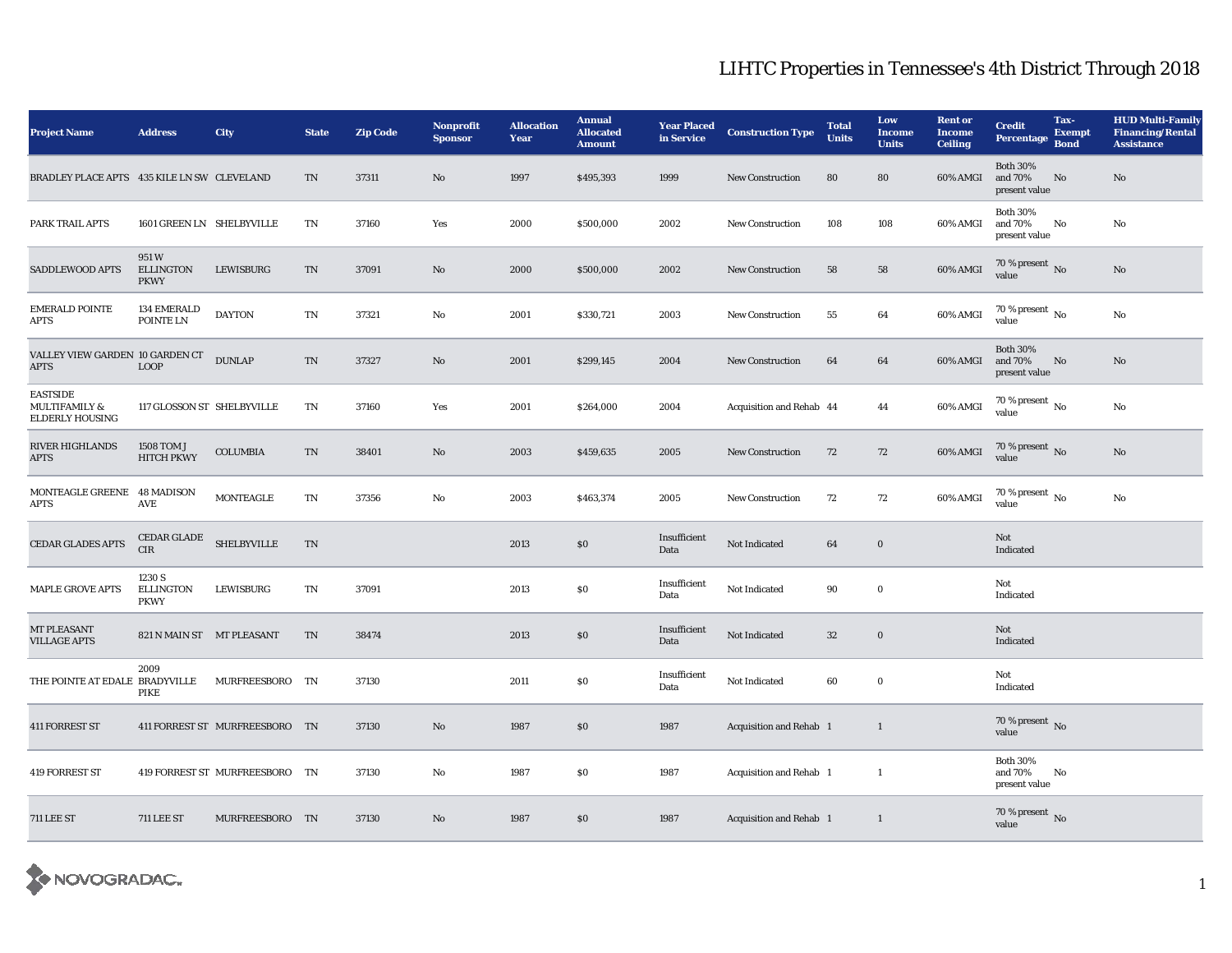| <b>Project Name</b>                                                    | <b>Address</b>                                     | <b>City</b>                    | <b>State</b> | <b>Zip Code</b> | Nonprofit<br><b>Sponsor</b> | <b>Allocation</b><br>Year | <b>Annual</b><br><b>Allocated</b><br><b>Amount</b> | <b>Year Placed<br/>in Service</b> | <b>Construction Type</b>       | <b>Total</b><br><b>Units</b> | Low<br><b>Income</b><br><b>Units</b> | <b>Rent or</b><br><b>Income</b><br><b>Ceiling</b> | <b>Credit</b><br>Percentage                 | Tax-<br><b>Exempt</b><br><b>Bond</b> | <b>HUD Multi-Family</b><br><b>Financing/Rental</b><br><b>Assistance</b> |
|------------------------------------------------------------------------|----------------------------------------------------|--------------------------------|--------------|-----------------|-----------------------------|---------------------------|----------------------------------------------------|-----------------------------------|--------------------------------|------------------------------|--------------------------------------|---------------------------------------------------|---------------------------------------------|--------------------------------------|-------------------------------------------------------------------------|
| CARVER HOUSE APTS 913 E END ST                                         |                                                    | COLUMBIA                       | <b>TN</b>    | 38401           | $\mathbf{No}$               | 1987                      | \$110,838                                          | 1987                              | Acquisition and Rehab 61       |                              | 61                                   |                                                   | 70 % present $\,$ No $\,$<br>value          |                                      | $\rm No$                                                                |
| <b>LYNCHBURG APTS</b>                                                  | <b>OLD</b><br>FAYETTEVILLE LYNCHBURG<br><b>HWY</b> |                                | <b>TN</b>    |                 | Yes                         | 1987                      | \$32,750                                           | 1987                              | New Construction               | 24                           | 24                                   |                                                   | 30 % present $\,$ No $\,$<br>value          |                                      | $\mathbf{N}\mathbf{o}$                                                  |
| 2ND ST APTS                                                            | 460 SECOND ST CLEVELAND<br><b>NW</b>               |                                | TN           | 37311           | Yes                         | 1988                      | \$2,022                                            | 1988                              | <b>Acquisition and Rehab 3</b> |                              | 3                                    |                                                   | 30 % present $\,$ No $\,$<br>value          |                                      | No                                                                      |
| CLEARVIEW APTS (MUR $_{\rm RD}^{\rm 602\;OLD\; SALEM}$ MURFREESBORO TN |                                                    |                                |              | 37129           | No                          | 1988                      | \$36,630                                           | 1988                              | New Construction               | 16                           | 16                                   |                                                   | 70 % present $\,$ No $\,$<br>value          |                                      | $\mathbf{N}\mathbf{o}$                                                  |
| CLEVELAND SUMMIT Al 44 INMAN ST                                        |                                                    | <b>CLEVELAND</b>               | <b>TN</b>    | 37311           | Yes                         | 1988                      | \$94,211                                           | 1988                              | Acquisition and Rehab 79       |                              | 77                                   |                                                   | <b>Both 30%</b><br>and 70%<br>present value | $\rm No$                             | No                                                                      |
| <b>CORN APTS</b>                                                       | 441 CHURCH ST CLEVELAND<br><b>NE</b>               |                                | $\mbox{TN}$  | 37311           | Yes                         | 1988                      | \$8,048                                            | 1988                              | Acquisition and Rehab 12       |                              | 13                                   |                                                   | <b>Both 30%</b><br>and 70%<br>present value | No                                   | $\mathbf{N}\mathbf{o}$                                                  |
| <b>HOLLY PARK APTS</b>                                                 |                                                    | 2426 E MAIN ST MURFREESBORO TN |              | 37127           | Yes                         | 1988                      | \$63,273                                           | 1988                              | <b>New Construction</b>        | 46                           | 46                                   |                                                   | 70 % present $\,$ No $\,$<br>value          |                                      | No                                                                      |
| <b>DIVISION ST APTS</b>                                                | 1107 DIVISION<br><b>ST</b>                         | MURFREESBORO TN                |              | 37130           | Yes                         | 1988                      | \$4,777                                            | 1988                              | Acquisition and Rehab 3        |                              | $\boldsymbol{3}$                     |                                                   | <b>Both 30%</b><br>and 70%<br>present value | No                                   | $\mathbf{N}\mathbf{o}$                                                  |
| PARTRIDGE MEADOWS 460 ORIOLE DR MCMINNVILLE<br><b>APTS</b>             |                                                    |                                | <b>TN</b>    | 37110           | Yes                         | 1988                      | \$67,861                                           | 1988                              | <b>New Construction</b>        | 48                           | 48                                   |                                                   | 30 % present $\overline{N_0}$<br>value      |                                      | $\rm No$                                                                |
| <b>CANTERWAY APTS</b>                                                  | $1898$ MADISON $$\rm SHELBYVILLE$$<br><b>ST</b>    |                                | <b>TN</b>    | 37160           | Yes                         | 1988                      | \$30,001                                           | 1988                              | <b>New Construction</b>        | 20                           | 20                                   |                                                   | <b>Both 30%</b><br>and 70%<br>present value | No                                   | $\mathbf{N}\mathbf{o}$                                                  |
| 10TH ST TOWNHOUSE                                                      | 1002 TENTH ST CLEVELAND<br><b>SE</b>               |                                | TN           | 37311           | No                          | 1988                      | \$3,926                                            | 1988                              | <b>New Construction</b>        | $\boldsymbol{2}$             | $\boldsymbol{2}$                     |                                                   | 70 % present $\,$ No $\,$<br>value          |                                      | No                                                                      |
| <b>WILLOW BEND APT</b>                                                 | 1155 N MAIN ST MT PLEASANT                         |                                | TN           | 38474           | Yes                         | 1988                      | \$41,526                                           | 1989                              | New Construction               | 34                           | 34                                   |                                                   | 30 % present $\,$ No $\,$<br>value          |                                      | $\mathbf{N}\mathbf{o}$                                                  |
| <b>VALLEY VIEW APTS</b>                                                | 455 CEMETERY SPRING CITY<br>RD                     |                                | <b>TN</b>    | 37381           | Yes                         | 1989                      | \$29,012                                           | 1989                              | Acquisition and Rehab 40       |                              | 40                                   |                                                   | <b>Both 30%</b><br>and 70%<br>present value | No                                   | No                                                                      |
| <b>SAMPLE DUPLEX</b>                                                   | 933 POPLAR ST CLEVELAND<br><b>NE</b>               |                                | <b>TN</b>    | 37311           | Yes                         | 1989                      | \$1,467                                            | 1989                              | <b>Acquisition and Rehab 2</b> |                              | $\boldsymbol{2}$                     |                                                   | <b>Both 30%</b><br>and 70%<br>present value | No                                   | No                                                                      |
| JASPER SENIOR<br><b>HOUSING</b>                                        | 235 E SEVENTH $_{\rm JASPER}$<br>ST                |                                | TN           | 37347           | Yes                         | 1988                      | \$37,784                                           | 1989                              | Acquisition and Rehab 37       |                              | 37                                   |                                                   | <b>Both 30%</b><br>and 70%<br>present value | No                                   | No                                                                      |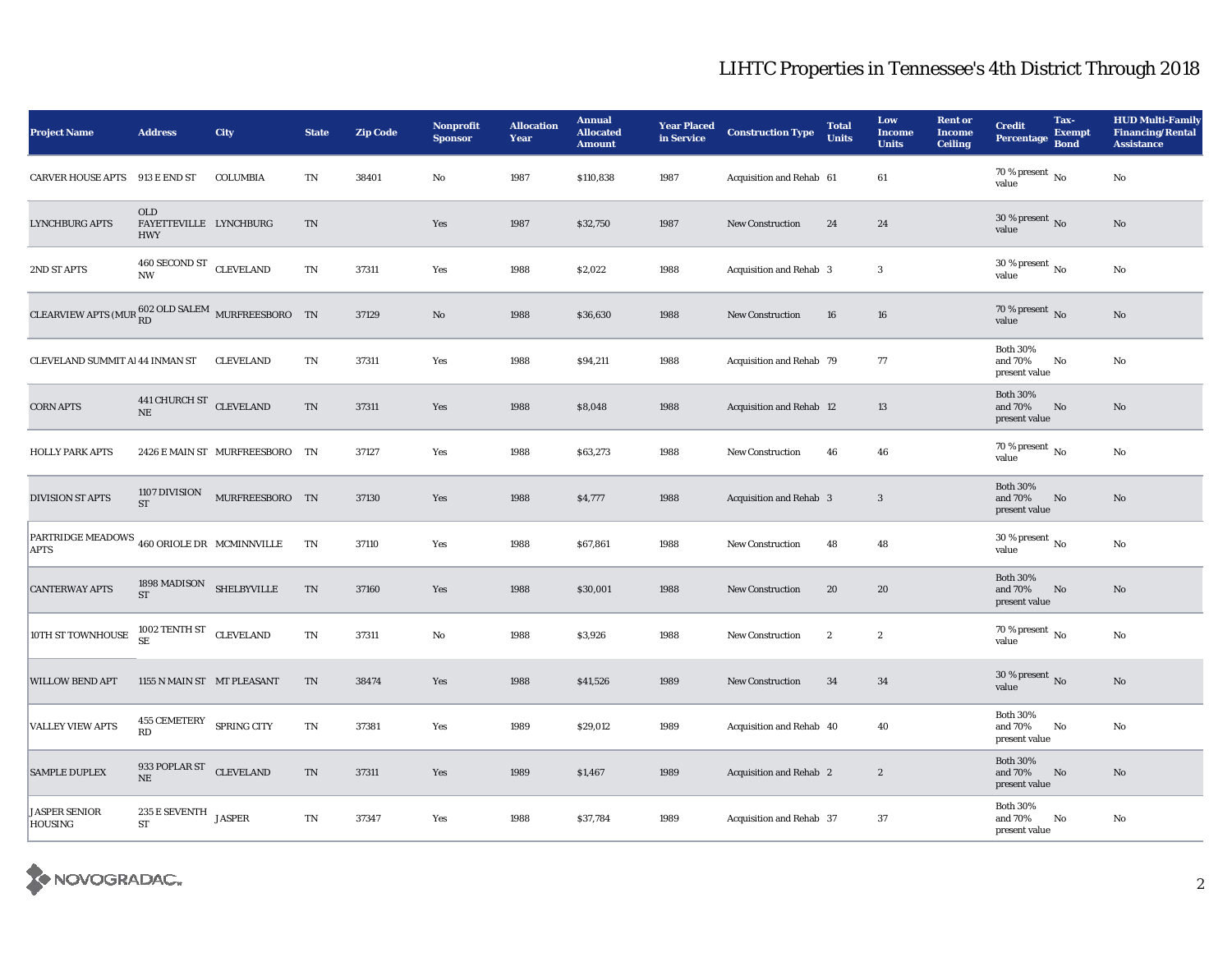| <b>Project Name</b>                                                                                                                            | <b>Address</b>                                  | City                        | <b>State</b>             | <b>Zip Code</b> | <b>Nonprofit</b><br><b>Sponsor</b> | <b>Allocation</b><br>Year | <b>Annual</b><br><b>Allocated</b><br><b>Amount</b> | <b>Year Placed<br/>in Service</b> | <b>Construction Type</b>       | <b>Total</b><br><b>Units</b> | Low<br><b>Income</b><br><b>Units</b> | <b>Rent or</b><br><b>Income</b><br><b>Ceiling</b> | <b>Credit</b><br><b>Percentage</b>          | Tax-<br><b>Exempt</b><br><b>Bond</b> | <b>HUD Multi-Family</b><br><b>Financing/Rental</b><br><b>Assistance</b> |
|------------------------------------------------------------------------------------------------------------------------------------------------|-------------------------------------------------|-----------------------------|--------------------------|-----------------|------------------------------------|---------------------------|----------------------------------------------------|-----------------------------------|--------------------------------|------------------------------|--------------------------------------|---------------------------------------------------|---------------------------------------------|--------------------------------------|-------------------------------------------------------------------------|
| SAM DAVIS ROAD SFD                                                                                                                             | $294$ SAM DAVIS $$\rm SMYRNA$$<br>RD            |                             | $\mathcal{T}\mathcal{N}$ | 37167           | $\rm\thinspace No$                 | 1988                      | \$5,965                                            | 1989                              | New Construction               | $\mathbf{1}$                 | $\mathbf{1}$                         |                                                   | 70 % present $\overline{N}$ 0<br>value      |                                      | $\rm\thinspace No$                                                      |
| <b>8TH ST TRIPLEX</b>                                                                                                                          | 755 EIGHTH ST CLEVELAND<br>NE                   |                             | $\mathbf{T}\mathbf{N}$   | 37311           | Yes                                | 1990                      | \$1,557                                            | 1990                              | Acquisition and Rehab 3        |                              | 3                                    |                                                   | 30 % present $\overline{N_0}$<br>value      |                                      | No                                                                      |
| <b>8TH ST DUPLEX</b>                                                                                                                           | 775 EIGHTH ST<br>NE                             | <b>CLEVELAND</b>            | $\mathcal{T}\mathcal{N}$ | 37311           | No                                 | 1990                      | \$985                                              | 1990                              | Acquisition and Rehab 2        |                              | $\boldsymbol{2}$                     |                                                   | <b>Both 30%</b><br>and 70%<br>present value | No                                   | No                                                                      |
| <b>COLONIAL MANOR</b><br><b>APTS</b>                                                                                                           | RR <sub>3</sub>                                 | <b>PIKEVILLE</b>            | TN                       | 37367           | No                                 | 1990                      | \$34,156                                           | 1990                              | <b>New Construction</b>        | 24                           | 25                                   | 60% AMGI                                          | 30 % present $\,$ No $\,$<br>value          |                                      | No                                                                      |
| <b>OAKVIEW APTS</b>                                                                                                                            |                                                 | 500 LIBERTY LN FAYETTEVILLE | TN                       | 37334           | $\mathbf{No}$                      | 1990                      | \$49,120                                           | 1990                              | <b>New Construction</b>        | 32                           | 32                                   | 60% AMGI                                          | <b>Both 30%</b><br>and 70%<br>present value | No                                   | No                                                                      |
| <b>TIVOLI PLACE APTS</b>                                                                                                                       | 325 WARRIOR<br>${\rm DR}$                       | MURFREESBORO TN             |                          | 37128           | Yes                                | 1989                      | \$368,704                                          | 1990                              | <b>New Construction</b>        | 61                           | 61                                   |                                                   | 70 % present $\overline{N_0}$<br>value      |                                      | $\rm No$                                                                |
| <b>MOUSE CREEK APTS</b>                                                                                                                        | 5787 MOUSE<br>CREEK RD NW                       | <b>CLEVELAND</b>            | $\mathcal{T}\mathcal{N}$ | 37312           | No                                 | 1990                      | \$9,946                                            | 1990                              | <b>New Construction</b>        | $6\phantom{.}6$              | $\bf 6$                              |                                                   | $70\,\%$ present $\,$ No value              |                                      | No                                                                      |
| <b>SUNNY HAVEN APTS</b>                                                                                                                        | 3622 HWY 41A N UNIONVILLE                       |                             | TN                       | 37180           | No                                 | 1990                      | \$7,044                                            | 1990                              | New Construction               | $5\phantom{.0}$              | $5\phantom{.0}$                      |                                                   | $70\,\%$ present $_{\rm No}$                |                                      | No                                                                      |
| <b>HALLMARK AT</b><br><b>COLUMBIA</b>                                                                                                          | 400 HALLMARK COLUMBIA<br>DR                     |                             | $\mathcal{T}\mathcal{N}$ | 38401           | $\mathbf{N}\mathbf{o}$             | 2005                      | \$500,000                                          | 2007                              | <b>New Construction</b>        | 64                           | 64                                   | <b>50% AMGI</b>                                   | $70\,\%$ present $\,$ No value              |                                      | No                                                                      |
| <b>STONEBRIDGE APTS</b>                                                                                                                        | 500<br>STONEBRIDGE COLUMBIA<br>WAY              |                             | TN                       | 38401           | No                                 | 2005                      | \$549,938                                          | 2007                              | <b>New Construction</b>        | 64                           | 64                                   | 60% AMGI                                          | $70\,\%$ present $\,$ No value              |                                      | No                                                                      |
| <b>COLONY SQUARE APTS</b>                                                                                                                      | <b>500 ROCK</b><br><b>SPRINGS RD</b>            | <b>SMYRNA</b>               | $\rm TN$                 | 37167           | $\rm No$                           | 2007                      | \$236,150                                          | 2008                              | Acquisition and Rehab 80       |                              | 80                                   | 60% AMGI                                          | <b>Both 30%</b><br>and 70%<br>present value | No                                   | No                                                                      |
| <b>SPRING LAKE APTS</b>                                                                                                                        | $1525$ SPRING PL $\hfill {\rm CLEVELAND}$ RD SE |                             | $\mathbf{T}\mathbf{N}$   | 37311           | Yes                                | 2006                      | \$557,779                                          | 2008                              | <b>New Construction</b>        | 64                           | 64                                   | 60% AMGI                                          | $70\,\%$ present $\,$ No value              |                                      | $\mathbf{N}\mathbf{o}$                                                  |
| $\begin{array}{ll} \textbf{WILDWOOD DUPLEX} & \textbf{430 WILDWOOD} \\ \textbf{CLEVELAND} & \textbf{AVE SE} \\ \end{array} \textbf{CLEVELAND}$ |                                                 |                             | $\mathcal{T}\mathcal{N}$ | 37311           | $\mathbf{No}$                      | 1991                      | \$2,885                                            | 1991                              | New Construction               | $\boldsymbol{2}$             | $\boldsymbol{2}$                     |                                                   | $70\,\%$ present $_{\rm{No}}$               |                                      | No                                                                      |
| <b>CENTRAL AVENUE</b><br><b>DUPLEX</b>                                                                                                         | 473 CENTRAL<br><b>AVE NW</b>                    | ${\tt CLEVELAND}$           | TN                       | 37311           | Yes                                | 1991                      | \$2,228                                            | 1991                              | <b>Acquisition and Rehab 2</b> |                              | $\mathbf{2}$                         |                                                   | <b>Both 30%</b><br>and 70%<br>present value | No                                   | No                                                                      |
| <b>SPRING CREEK APTS</b>                                                                                                                       | 464 SPRING<br><b>CREEK ST</b>                   | <b>CHAPEL HILL</b>          | TN                       | 37034           | Yes                                | 1989                      | \$36,734                                           | 1991                              | <b>New Construction</b>        | 24                           | 24                                   |                                                   | 30 % present $\,$ No $\,$<br>value          |                                      | No                                                                      |

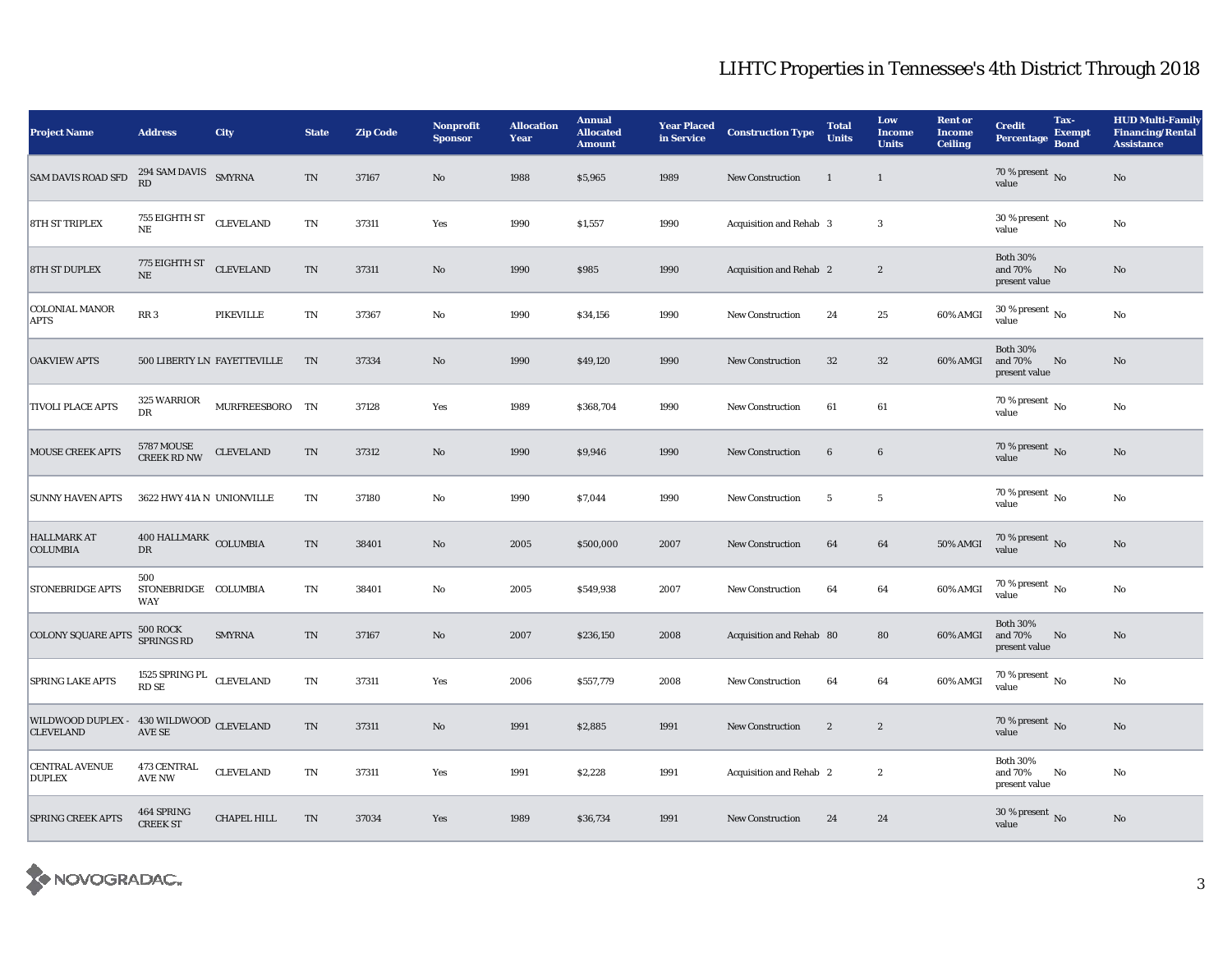| <b>Project Name</b>                      | <b>Address</b>                         | <b>City</b>             | <b>State</b>             | <b>Zip Code</b> | <b>Nonprofit</b><br><b>Sponsor</b> | <b>Allocation</b><br>Year | <b>Annual</b><br><b>Allocated</b><br><b>Amount</b> | <b>Year Placed</b><br>in Service | <b>Construction Type</b>       | <b>Total</b><br><b>Units</b> | Low<br><b>Income</b><br><b>Units</b> | <b>Rent or</b><br><b>Income</b><br><b>Ceiling</b> | Tax-<br><b>Credit</b><br><b>Exempt</b><br><b>Percentage</b><br><b>Bond</b> | <b>HUD Multi-Family</b><br><b>Financing/Rental</b><br><b>Assistance</b> |
|------------------------------------------|----------------------------------------|-------------------------|--------------------------|-----------------|------------------------------------|---------------------------|----------------------------------------------------|----------------------------------|--------------------------------|------------------------------|--------------------------------------|---------------------------------------------------|----------------------------------------------------------------------------|-------------------------------------------------------------------------|
| MEADOW WOOD APTS 600 NISSAN DR SMYRNA    |                                        |                         | TN                       | 37167           | $\mathbf{N}\mathbf{o}$             | 1991                      | \$352,593                                          | 1992                             | New Construction               | 88                           | 88                                   | 60% AMGI                                          | <b>Both 30%</b><br>and 70%<br>No<br>present value                          | $\rm No$                                                                |
| <b>MEIGS HEIGHTS APT</b>                 | RT 2<br><b>GOODFIELD RD</b> DECATUR    |                         | TN                       |                 | Yes                                | 1992                      | \$28,195                                           | 1992                             | Acquisition and Rehab 24       |                              | 24                                   | 60% AMGI                                          | <b>Both 30%</b><br>and 70%<br>No<br>present value                          | No                                                                      |
| <b>TANGLEWOOD APTS</b><br>(CORNERSVILLE) | 300<br><b>CT</b>                       | TANGLEWOOD CORNERSVILLE | TN                       | 37047           | Yes                                | 1991                      | \$53,746                                           | 1992                             | <b>New Construction</b>        | 32                           | 32                                   |                                                   | 30 % present $\,$ No $\,$<br>value                                         | No                                                                      |
| 8TH STREET NORTH                         | 760 EIGHTH ST CLEVELAND<br>NE          |                         | $\mathcal{T}\mathcal{N}$ | 37311           | Yes                                | 1992                      | \$2,990                                            | 1992                             | <b>Acquisition and Rehab 2</b> |                              | $\boldsymbol{2}$                     |                                                   | <b>Both 30%</b><br>and 70%<br>No<br>present value                          | No                                                                      |
| <b>BERRY ST SFD</b><br>(CLEVELAND)       | 770 BERRY ST<br>NE                     | <b>CLEVELAND</b>        | $\mathbf{T}\mathbf{N}$   | 37311           | Yes                                | 1992                      | \$1,992                                            | 1992                             | Acquisition and Rehab 1        |                              | -1                                   |                                                   | <b>Both 30%</b><br>and 70%<br>No<br>present value                          | No                                                                      |
| PLEASANT VALLEY<br><b>APAARTMENTS</b>    | 67 CRAIG ST                            | <b>LYNCHBURG</b>        | TN                       | 37352           | Yes                                | 1991                      | \$63,470                                           | 1993                             | <b>New Construction</b>        | 33                           | 33                                   | 60% AMGI                                          | 30 % present $\,$ No $\,$<br>value                                         | No                                                                      |
| <b>CEDAR RIDGE</b><br><b>TOWNHOMES</b>   | 101 MADISON<br>DR                      | <b>LA VERGNE</b>        | TN                       | 37086           | No                                 | 1993                      | \$660,845                                          | 1994                             | <b>New Construction</b>        | 150                          | 150                                  | 60% AMGI                                          | <b>Both 30%</b><br>No<br>and 70%<br>present value                          | No                                                                      |
| RUTHERFORD POINTE                        | 1 RUTHERFORD LA VERGNE POINT CIR       |                         | TN                       | 37086           | No                                 | 1995                      | \$699,990                                          | 1996                             | <b>New Construction</b>        | 130                          | 130                                  | 60% AMGI                                          | $70$ % present $_{\rm No}$                                                 | No                                                                      |
| <b>ACORN HILLS</b>                       | 1271 PINE CONE $$\tt LEWISBURG$$<br>DR |                         | TN                       | 37091           | No                                 | 1995                      | \$393,689                                          | 1997                             | <b>New Construction</b>        | 44                           | 44                                   | 60% AMGI                                          | $70$ % present $\,$ No value                                               | No                                                                      |
| <b>FOREST GROVE</b>                      | 2350<br>BLACKBURN RD CLEVELAND<br>SE   |                         | TN                       | 37311           | Yes                                | 1996                      | \$550,000                                          | 1997                             | <b>New Construction</b>        | 96                           | 96                                   | 60% AMGI                                          | $30$ % present $\,$ No value                                               | No                                                                      |
| <b>GREEN MEADOW APTS</b>                 | 425 WARRIOR<br><b>DR</b>               | MURFREESBORO TN         |                          | 37128           | No                                 | 1994                      | \$493,998                                          | 1997                             | New Construction               | 112                          | 112                                  | 60% AMGI                                          | 70 % present $\hbox{~No}$<br>value                                         | $\rm No$                                                                |
| <b>KING'S CROSSING</b>                   | 1710 E<br>NORTHFIELD<br><b>BLVD</b>    | MURFREESBORO TN         |                          | 37130           | No                                 | 1997                      | \$700,000                                          | 1997                             | <b>New Construction</b>        | 144                          | 144                                  | 60% AMGI                                          | 70 % present $\,$ No $\,$<br>value                                         | No                                                                      |
| <b>WYNDOVER APTS</b>                     | 1335<br><b>BRADYVILLE</b><br>PIKE      | MURFREESBORO TN         |                          | 37130           | Yes                                | 1996                      | \$574,353                                          | 1997                             | <b>New Construction</b>        | 96                           | 96                                   | 60% AMGI                                          | <b>Both 30%</b><br>and 70%<br>No<br>present value                          | No                                                                      |
| <b>CEDAR POINTE</b><br>(COLUMBIA)        | 310 TIMBER<br>TRAIL                    | <b>COLUMBIA</b>         | $\mathcal{T}\mathcal{N}$ | 38401           | No                                 | 1996                      | \$550,000                                          | 1998                             | <b>New Construction</b>        | 112                          | 112                                  | 60% AMGI                                          | <b>Both 30%</b><br>No<br>and 70%<br>present value                          | $\rm No$                                                                |
| <b>ORCHARD VIEW APTS</b>                 | 89<br>NORTHWOOD<br>LN                  | MCMINNVILLE             | TN                       | 37110           | No                                 | 2006                      | \$441,552                                          | 2008                             | <b>New Construction</b>        | 64                           | 64                                   | 60% AMGI                                          | $70$ % present $\,$ No $\,$<br>value                                       | No                                                                      |

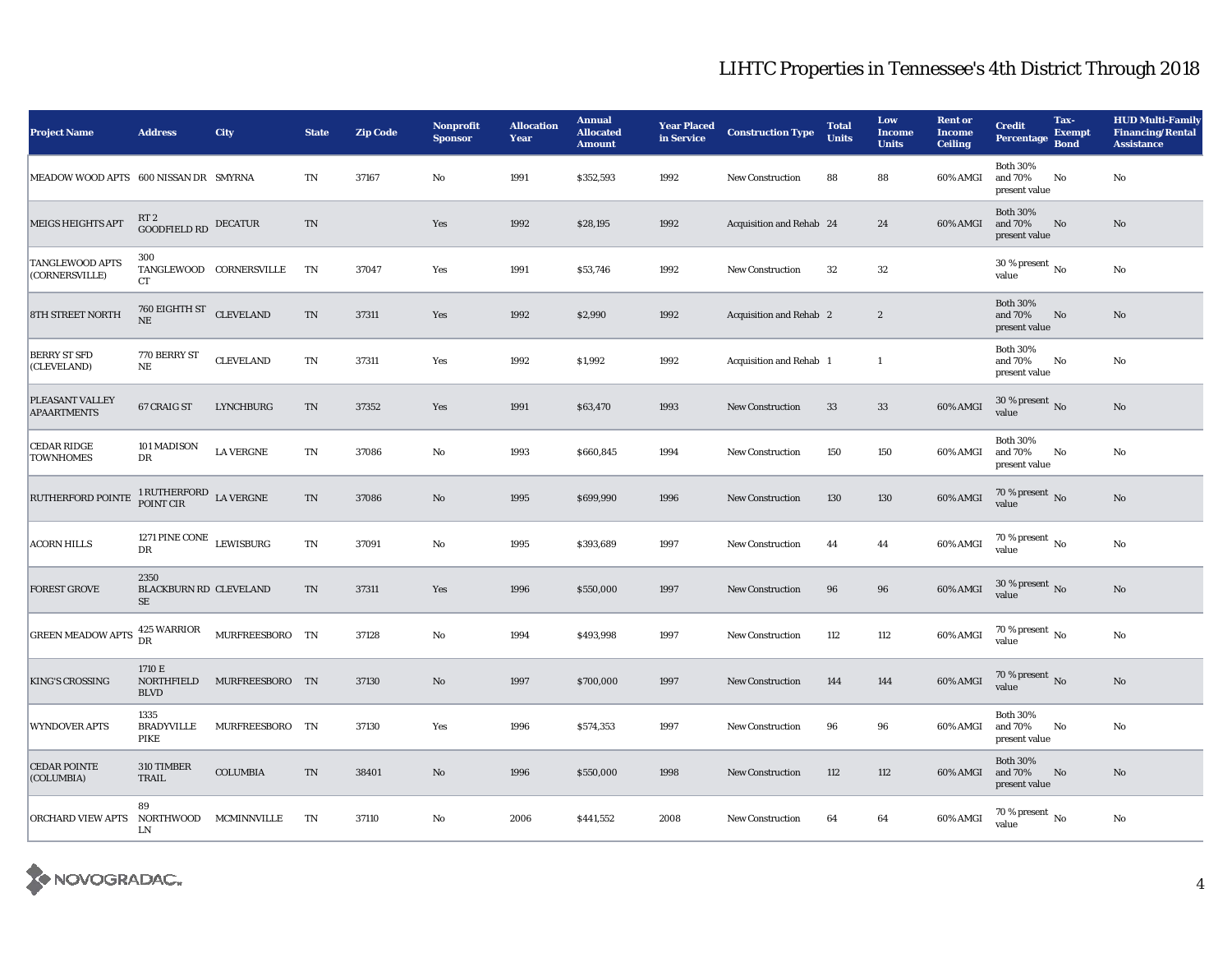| <b>Project Name</b>                                         | <b>Address</b>                      | <b>City</b>                       | <b>State</b>           | <b>Zip Code</b> | <b>Nonprofit</b><br><b>Sponsor</b> | <b>Allocation</b><br>Year | <b>Annual</b><br><b>Allocated</b><br><b>Amount</b> | <b>Year Placed</b><br>in Service | <b>Construction Type</b>  | <b>Total</b><br><b>Units</b> | Low<br><b>Income</b><br><b>Units</b> | <b>Rent or</b><br><b>Income</b><br><b>Ceiling</b> | <b>Credit</b><br><b>Percentage</b>          | Tax-<br><b>Exempt</b><br><b>Bond</b> | <b>HUD Multi-Family</b><br><b>Financing/Rental</b><br><b>Assistance</b> |
|-------------------------------------------------------------|-------------------------------------|-----------------------------------|------------------------|-----------------|------------------------------------|---------------------------|----------------------------------------------------|----------------------------------|---------------------------|------------------------------|--------------------------------------|---------------------------------------------------|---------------------------------------------|--------------------------------------|-------------------------------------------------------------------------|
| <b>BROOKWOOD</b><br><b>TERRACE APTS</b>                     | 2743 S<br><b>BLVD</b>               | RUTHERFORD MURFREESBORO TN        |                        | 37130           | $\mathbf{N}\mathbf{o}$             | 2009                      | \$8,446                                            | 2009                             | <b>New Construction</b>   | 112                          | 122                                  |                                                   | 60% AMGI TCEP only No                       |                                      | No                                                                      |
| <b>QUAIL RUN ESTATES</b>                                    |                                     | 198 FALCON DR MCMINNVILLE         | TN                     | 37110           | No                                 | 2006                      | \$697,318                                          | 2009                             | <b>New Construction</b>   | 50                           | 50                                   |                                                   | 60% AMGI TCEP only No                       |                                      | No                                                                      |
| NORTHFIELD RIDGE<br><b>APTS</b>                             | 2032 EMPRESS<br>DR                  | MURFREESBORO TN                   |                        | 37130           | $\mathbf{N}\mathbf{o}$             | 2009                      | \$967,030                                          | 2009                             | <b>New Construction</b>   | 108                          | 108                                  | 60% AMGI                                          | $70\,\%$ present $\,$ No value              |                                      | No                                                                      |
| <b>BEERSHEEBA</b><br><b>HEIGHTS TOWERS</b>                  |                                     | 420 E MAIN ST MCMINNVILLE         | TN                     | 37110           | No                                 | 2009                      | \$163,854                                          | 2010                             | Acquisition and Rehab 100 |                              | 100                                  | 60% AMGI                                          | <b>Both 30%</b><br>and 70%<br>present value | No                                   | $\mathbf{N}\mathbf{o}$                                                  |
| <b>SHERWOOD FOREST</b>                                      | 200 FRIAR TUCK SMYRNA<br><b>CIR</b> |                                   | TN                     | 37167           | No                                 | 2010                      | \$507,000                                          | 2010                             | <b>New Construction</b>   | 70                           | 70                                   |                                                   | 60% AMGI TCEP only No                       |                                      | No                                                                      |
| THE RIDGE AT<br><b>SHELBYVILLE</b>                          | 260 ANTHONY<br>LN                   | <b>SHELBYVILLE</b>                | TN                     | 37160           | Yes                                | 2008                      | \$842,284                                          | 2010                             | <b>New Construction</b>   | 72                           | 72                                   |                                                   | 60% AMGI TCEP only No                       |                                      | No                                                                      |
| <b>ELK WAY APTS</b>                                         |                                     | 114 MARTY RD FAYETTEVILLE         | TN                     |                 |                                    | 2010                      | \$593,365                                          | 2011                             | <b>New Construction</b>   | 48                           | 48                                   |                                                   | TCEP only No                                |                                      | No                                                                      |
| <b>JORDAN LANDING</b>                                       |                                     | 227 JORDAN CIR SOUTH PITTSBURG TN |                        | 37380           | No                                 | 2008                      | \$225,000                                          | 2011                             | <b>New Construction</b>   | 40                           | 40                                   |                                                   | TCEP only No                                |                                      | No                                                                      |
| <b>PADDOCK RIDGE</b>                                        | 125 SUNLITE RD SHELBYVILLE          |                                   | TN                     | 37160           | Yes                                | 2008                      | \$583,400                                          | 2011                             | <b>New Construction</b>   | 58                           | 58                                   |                                                   | 60% AMGI TCEP only No                       |                                      | No                                                                      |
| <b>CHEROKEE HILLS</b><br><b>APTS (CLEVELAND)</b>            | 2020 BATES<br>PIKE SE               | <b>CLEVELAND</b>                  | $\mathbf{T}\mathbf{N}$ | 37311           | Yes                                | 1997                      | \$500,000                                          | 1998                             | <b>New Construction</b>   | 96                           | 96                                   | 60% AMGI                                          | <b>Both 30%</b><br>and 70%<br>present value | No                                   | No                                                                      |
| HAMPTON RIDGE APTS $\frac{1000 \text{ MCMEEN}}{\text{CIR}}$ |                                     | <b>COLUMBIA</b>                   | $\rm TN$               | 38401           | No                                 | 1996                      | \$549,687                                          | 1998                             | New Construction          | 140                          | 140                                  | 60% AMGI                                          | <b>Both 30%</b><br>and 70%<br>present value | No                                   | No                                                                      |
| PARKTOWNE APTS                                              | 2005<br>WESTLAND DR CLEVELAND<br>SW |                                   | TN                     | 37311           | Yes                                | 1997                      | \$492,173                                          | 1998                             | <b>New Construction</b>   | 84                           | 84                                   | 60% AMGI                                          | <b>Both 30%</b><br>and 70%<br>present value | No                                   | No                                                                      |
| <b>RHEA COUNTY NEW</b><br>DEVELOPMENT LP                    | 106 WHITE<br><b>BEARD CIR</b>       | <b>SPRING CITY</b>                | TN                     | 37381           | No                                 | 1996                      | \$32,776                                           | 1998                             | <b>New Construction</b>   | 11                           | 11                                   | 50% AMGI                                          | <b>Both 30%</b><br>and 70%<br>present value | No                                   | No                                                                      |
| <b>TAYLOR WAY</b>                                           | 1815 WILSON<br><b>PKWY</b>          | <b>FAYETTEVILLE</b>               | TN                     | 37334           | No                                 | 2010                      | \$4,895,200                                        | 2011                             | <b>New Construction</b>   | 96                           | 96                                   |                                                   | 60% AMGI TCEP only No                       |                                      | No                                                                      |
| <b>CUMBERLAND PLACE</b>                                     | 3901 COWAN<br><b>HWY</b>            | <b>WINCHESTER</b>                 | TN                     | 37398           | No                                 | 2010                      | \$4,023,212                                        | 2011                             | <b>New Construction</b>   | 75                           | 75                                   |                                                   | TCEP only No                                |                                      | No                                                                      |

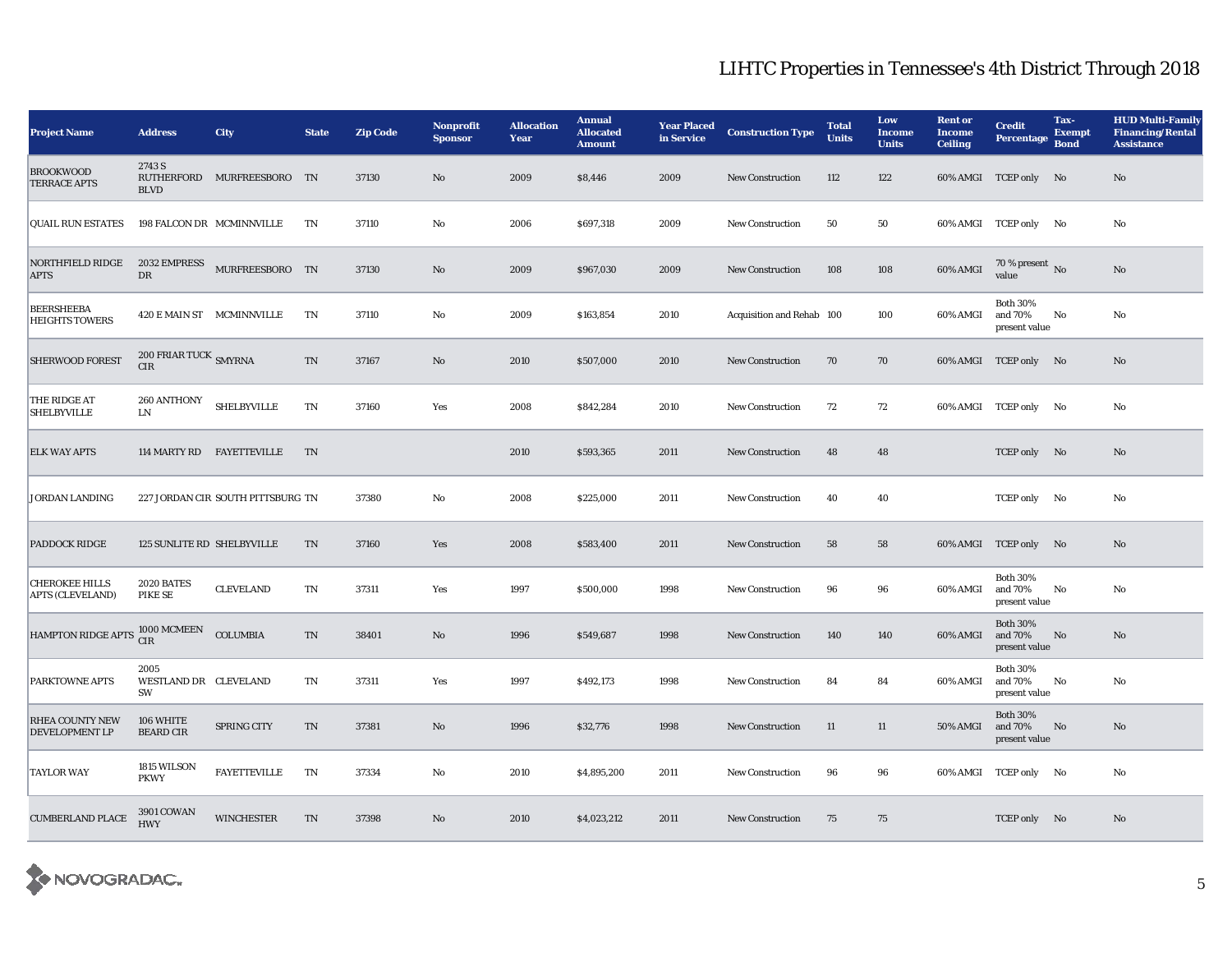| <b>Project Name</b>                         | <b>Address</b>                                  | City                           | <b>State</b> | <b>Zip Code</b> | <b>Nonprofit</b><br><b>Sponsor</b> | <b>Allocation</b><br>Year | <b>Annual</b><br><b>Allocated</b><br><b>Amount</b> | <b>Year Placed</b><br>in Service | <b>Construction Type</b>  | <b>Total</b><br><b>Units</b> | Low<br><b>Income</b><br><b>Units</b> | <b>Rent or</b><br><b>Income</b><br><b>Ceiling</b> | <b>Credit</b><br><b>Percentage</b>          | Tax-<br><b>Exempt</b><br><b>Bond</b> | <b>HUD Multi-Family</b><br><b>Financing/Rental</b><br><b>Assistance</b> |
|---------------------------------------------|-------------------------------------------------|--------------------------------|--------------|-----------------|------------------------------------|---------------------------|----------------------------------------------------|----------------------------------|---------------------------|------------------------------|--------------------------------------|---------------------------------------------------|---------------------------------------------|--------------------------------------|-------------------------------------------------------------------------|
| <b>EAST HAVEN APTS</b>                      | 1766<br>WINCHESTER<br><b>HWY</b>                | <b>FAYETTEVILLE</b>            | TN           | 37334           |                                    | 2010                      | \$532,320                                          | 2012                             | <b>New Construction</b>   | 40                           | 40                                   | 60% AMGI                                          | <b>TCEP only</b>                            | No                                   | No                                                                      |
| STERLING GREENE                             | 111 STERLING<br><b>GREENE CIR</b>               | <b>FAYETTEVILLE</b>            | <b>TN</b>    | 37334           |                                    | 2010                      | \$599,999                                          | 2012                             | <b>New Construction</b>   | 48                           | 48                                   |                                                   | 60% AMGI TCEP only No                       |                                      | $\rm No$                                                                |
| <b>GREENBRIAR APTS (SP</b>                  | $\frac{427}{2}$ DRAKE SHOCKLEY ST               | <b>SPENCER</b>                 | TN           | 38585           |                                    | Insufficient<br>Data      | \$288,328                                          | 2012                             | Acquisition and Rehab 32  |                              | 32                                   | 60% AMGI                                          | <b>Both 30%</b><br>and 70%<br>present value | No                                   | $\rm No$                                                                |
| <b>HILLSIDE TERRACE</b>                     | <b>1520 GLENN</b><br>AVE                        | <b>LEWISBURG</b>               | <b>TN</b>    | 37091           |                                    | 2011                      | \$179,906                                          | 2013                             | Acquisition and Rehab 32  |                              | $32\,$                               |                                                   | <b>Both 30%</b><br>and 70%<br>present value | No                                   | $\rm No$                                                                |
| OXFORD SQUARE APTS COLUMBIA                 | <b>1431 NEW</b><br><b>HWY</b>                   | <b>LEWISBURG</b>               | TN           | 37091           |                                    | Insufficient<br>Data      | \$705,866                                          | 2013                             | <b>New Construction</b>   | 52                           | 52                                   | 60% AMGI                                          | Not<br>Indicated                            | $\rm No$                             | No                                                                      |
| THE PARK AT LEIGH<br><b>SPRINGS</b>         | 100 ASHTON<br>CIR                               | <b>SMYRNA</b>                  | TN           | 37167           |                                    | Insufficient<br>Data      | \$1,100,000                                        | 2013                             | <b>New Construction</b>   | 100                          | 100                                  |                                                   | Not<br>Indicated                            | $\rm No$                             | $\rm No$                                                                |
| <b>NORTH CLEVELAND</b><br><b>TOWERS</b>     | $1200$ MAGNOLIA $_{\mbox{CLEVELAND}}$<br>AVE NE |                                | <b>TN</b>    | 37311           |                                    | Insufficient<br>Data      | \$237,396                                          | 2013                             | Acquisition and Rehab 110 |                              | $\bf{0}$                             | 60% AMGI                                          | <b>Both 30%</b><br>and 70%<br>present value | No                                   | No                                                                      |
| THE POINTE AT<br><b>EASTDALE</b>            | 2011<br><b>BRADYVILLE</b><br>PIKE               | MURFREESBORO                   | TN           | 37130           |                                    | Insufficient<br>Data      | \$708,983                                          | 2013                             | <b>New Construction</b>   | $\mathbf{0}$                 | $\bf{0}$                             | 60% AMGI                                          | Not<br>Indicated                            | $\rm No$                             | No                                                                      |
| <b>CEDAR POINTE</b>                         | 100 TIMBER<br>TRAIL                             | <b>COLUMBIA</b>                | TN           | 38401           |                                    | 2015                      | \$149,610                                          | 2015                             | Acquisition and Rehab 112 |                              | 112                                  |                                                   | <b>Both 30%</b><br>and 70%<br>present value | Yes                                  | $\rm No$                                                                |
| <b>CASON RIDGE</b><br><b>APARTMENTS</b>     |                                                 | 1647 CASON LN. MURFREESBORO TN |              | 37128           |                                    | 2015                      | \$0                                                | 2017                             | <b>New Construction</b>   | 112                          | 112                                  |                                                   | Not<br>Indicated                            |                                      | $\rm No$                                                                |
| <b>CHANEY WAY</b><br><b>APARTMENTS</b>      | 250 JOE B.                                      | JACKSON PKWY MURFREESBORO TN   |              | 37127           |                                    | 2015                      | \$0                                                | 2017                             | <b>New Construction</b>   | 114                          | 114                                  |                                                   | Not<br>Indicated                            |                                      | No                                                                      |
| <b>WATERS EDGE</b><br><b>APARTMENTS</b>     | 2360<br><b>BLACKBURN</b><br><b>ROAD</b>         | <b>CLEVELAND</b>               | <b>TN</b>    | 37311           |                                    | Insufficient<br>Data      | \$0                                                | 2017                             | Acquisition and Rehab 97  |                              | 97                                   |                                                   | <b>Both 30%</b><br>and 70%<br>present value |                                      | $\rm No$                                                                |
| <b>CHEROKEE HILLS</b><br><b>APARTMENTS</b>  | 2020 BATES<br>PIKE SE                           | <b>CLEVELAND</b>               | TN           | 37311           |                                    | 2015                      | \$207,071                                          | 2016                             | Acquisition and Rehab 96  |                              | 96                                   |                                                   | <b>Both 30%</b><br>and 70%<br>present value | Yes                                  | No                                                                      |
| <b>HIDDEN VALLEY</b><br><b>APARTMENTS</b>   | 501 HIDDEN<br><b>VALLEY RD</b>                  | <b>DAYTON</b>                  | <b>TN</b>    | 37321           |                                    | Insufficient<br>Data      | \$415,882                                          | 2016                             | Acquisition and Rehab 72  |                              | 72                                   | 60% AMGI                                          | <b>Both 30%</b><br>and 70%<br>present value | $\mathbf{N}\mathbf{o}$               | $\rm No$                                                                |
| <b>IMPERIAL GARDEN</b><br><b>APARTMENTS</b> | 1 IMPERIAL<br>BLVD.                             | <b>SMYRNA</b>                  | TN           | 37167           |                                    | 2017                      | \$1,289,971                                        | 2016                             | Acquisition and Rehab 300 |                              | 300                                  |                                                   | <b>Both 30%</b><br>and 70%<br>present value | Yes                                  | No                                                                      |